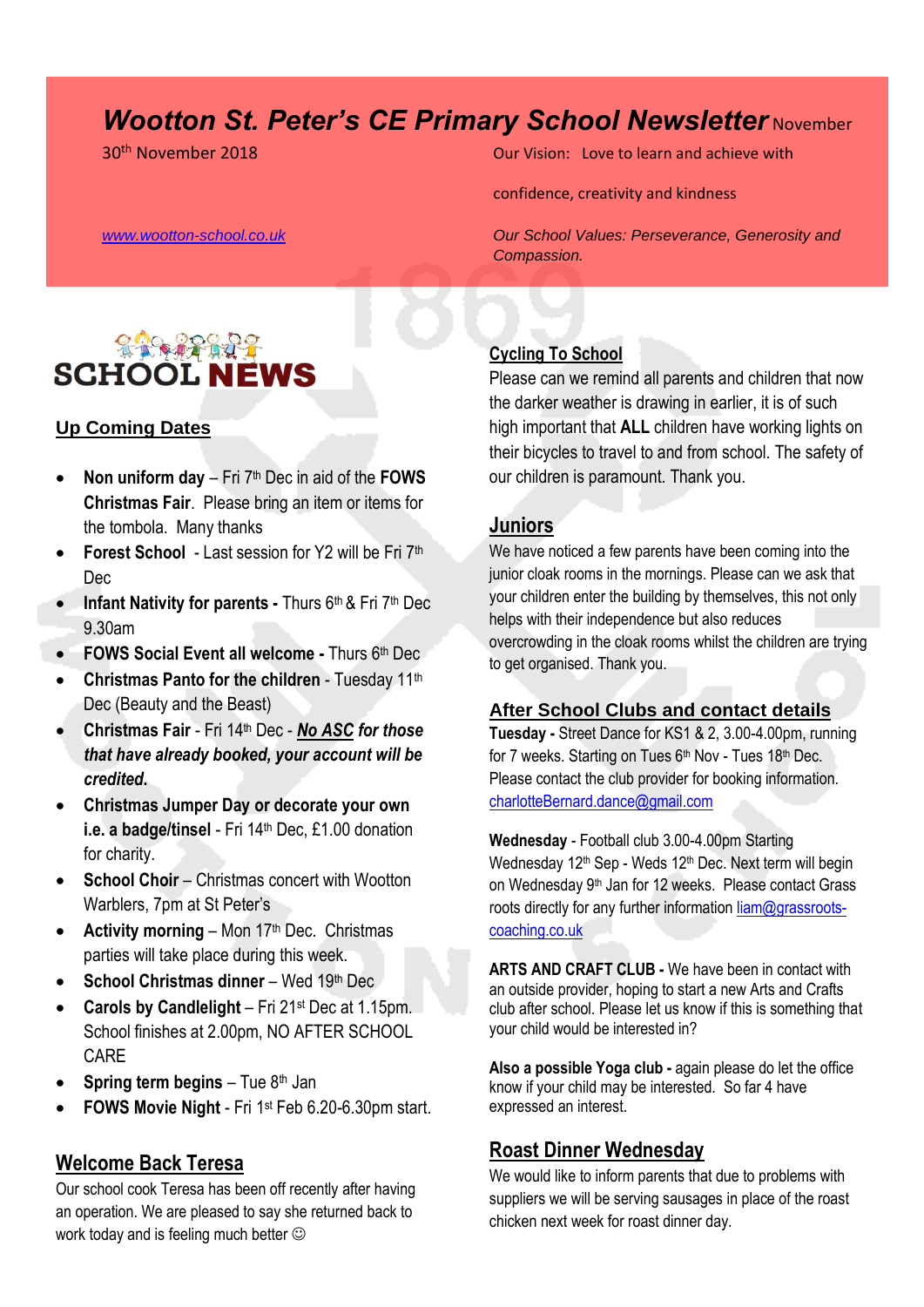

# **Achievements**

 **Little Gems** – Anna Julia for being such a star with her Phonics and knowing all her letter sounds so well. Great job Anna-Julia  $\odot$ 

**Opal** – Daniel for his fantastic homework. Well done Daniel ©

**Jade** – Rose for working hard in maths, finding patterns and making connections. Fantastic job Rose

**Moonstone** – Robin for his excellent explanations and applying his knowledge across the curriculum. Well done Robin  $\odot$ 

### **Cycling To School**

Please can we remind all parents and children that now the darker weather is drawing in earlier, it is of such high important that **ALL** children have working lights on their bicycles to travel to and from school. The safety of our children is paramount. Thank you.

### **Music**

Mark Bosley who comes in to teach individual children guitar or ukulele has informed us that he has a couple of places available. If you think your child would be keen to learn how to play either instrument, please let the school office know so we can pass your info onto Mark.

### **From the Governors**

Dear Parents

As chair of the Resources Committee of the schools governing body, I wanted to give you a brief update on how the school is progressing this academic year – we've had our first meeting this year. The Resources Committee focus on maintaining and improving the schools buildings, our facilities and money. One of the new initiatives we have overseen recently was an update to how we manage our before and after-school provision. This was partly to align us with other local providers but also to ensure financially running these clubs was viable for St. Peters, to avoid the school making a financial loss. Change can be unsettling so thank you for bearing with us but I'm really pleased to report this change has had a positive impact on all the staff involved with the clubs and consequently the children who attend the clubs. It's considerably reduced the amount of

time our school office staff spend managing booking/cancelling children – which benefits the running of the school. The staff who run the clubs are happier (as their hours are regular, no late finishes) and as parents, everyone has pulled together to collect children on-time, thank you. There has been one exceptional circumstance when a parent was late at pick-up but because it was in exceptional circumstances, Fiona was happy to waive the late-collection fee. We are looking into other ways to improve our service and when we have updates we will share them. We welcome any feedback from parents who use the service. Sarah Cook

# **FOWS News:**



Christmas Party for Wootton Parents. Please come along to the Merry Miller from 7.30pm on Thursday 6<sup>th</sup> December for a festive get together. The more the merrier!! Hope to see you all there, Jenny, Gwen and Rachel  $\odot$ 

### **TOMBOLA ITEMS: FRIDAY DECEMBER 7th**

We're busy planning for our amazing Christmas Fair. As we do every year, on non-uniform day (Friday 7<sup>th</sup> December) we are asking for each child to bring in an item for the tombola. Tombola items can be anything for children or parents. We just ask that it is new and something you would like to receive. Please could you bring your items in on Friday 7<sup>th</sup> December? We will be collecting them in the playground at the start of the day. The tombola will be part of the Christmas Fair. Thank you!

# **St. Peter's Church News:**

Christmas Services: Sunday 23rd December 10am Carol Service Sunday 23<sup>rd</sup> December 5-7pm Children's Christmas Party in the Community Centre Monday 24th December 3pm Christingle 5pm Christingle Monday 24<sup>th</sup> December 11pm Midnight Communion Tuesday 25th December 10.30am Family Communion

*Each Sunday our service is at 10am, but please also be aware that we now have a Sunday school which meets in church every Sunday.*

It was great to see so many parents accessing meetings with class teachers to discuss their child's progress. If you have not had an opportunity to do this please let the office know so alternative arrangements can be made.

Enjoy the weekend

Fiona Rose Headteacher